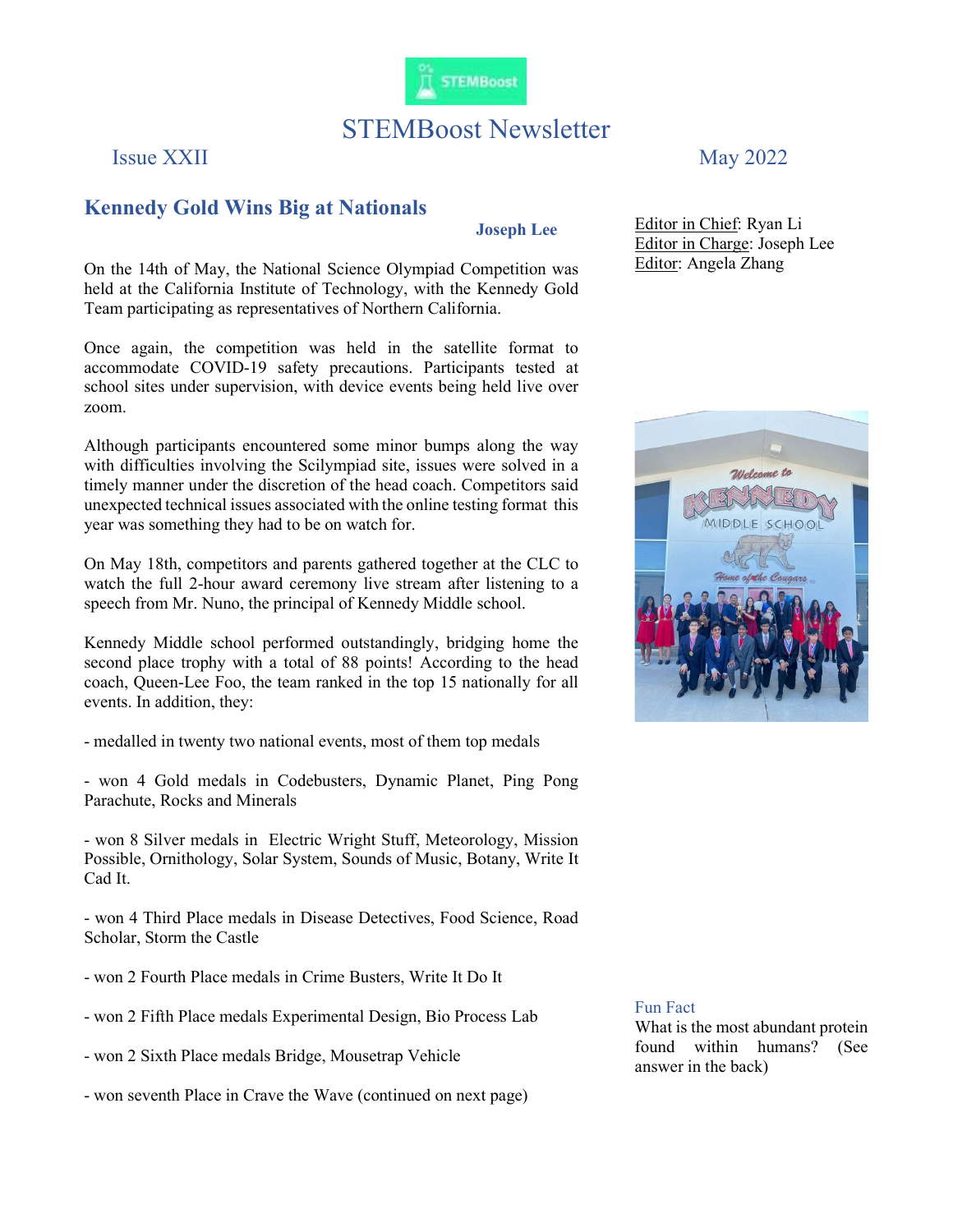- won tenth Place in Anatomy & Physiology
- won thirteenth Place in Green Generation

 Afterwards, Kennedy Science Olympiad competitors and STEMBoost mentors received certificates acknowledging their achievements from the CUSD superintendent and school board.

Congratulations to Alicia Xie, Allen Li, Chinmay Raghvendran, Harvey Lei, Joel Lee, Mahathi Rajkumar, Michael Smith, Pragya Rama, Rachael Jin, Rehan Babu, Rishi Salvi, Samarth Kashyap, Shamali Rewari, Sohum Uttamchandani, Sunny Yao, and alternates Aletheia Ju, Dev Andra, Vihaan Gope for your amazing accomplishment!

An additional thank you to the Stemboost mentors (Amol Rama, Andrew Zhou, Angela Zhang, Anish Bayyapu, Ashish Kashyap, Edwin Xie, Joseph Lee, Iona Xia, Ishanvi Kommula), Mr. Nuno, Mr. Aochi, parents, and everyone whose support made this all possible! STEMBoost wishes luck to everyone for the next season!

## College Admissions and Scientific Dishonesty

## Ryan Li

 Throughout the past year of my life, I have been constantly surrounded by the stress of getting into college, amidst the historically competitive admissions cycle instigated by the COVID-19 pandemic. In addition, many universities had adopted test-optional admissions policies, which makes deciding to submit standardized test scores–such as from the SAT or ACT–to colleges a choice for applicants. Some–like the UC system–had even gone test-blind, meaning that these standardized test scores wouldn't be looked at even if they were submitted.

Within this unprecedented time of uncertainty, I learned to view every college acceptance–including colleges with greater than 50% acceptance rates–as something not to be taken for granted. Looking back on this anxiety-filled time though, I often question why I had been so anxious in the first place.

Within the United States, there are 2,433 4-year colleges and universities that offer bachelor's degrees according to the US Department of Education's College Scorecard–2,070 of which have acceptance rates above 50% (1). Just in California alone, 202 bachelor's degree-presenting 4-year institutions are recognized, with 154 having higher than 50% acceptance rates (2). Looking at these statistics, it is clear that there isn't a shortage in the supply of colleges for graduating high school seniors that aren't insanely hard to get into. Rather, it seems like the intense obsession by society on top schools–such as the Ivy Leagues or the 30 highest ranked colleges on US News & World Report–coupled with the limited undergraduate capacity these top schools have led to this intense competition amongst applicants as well as the very low acceptance rates there. Trying to do everything they can in order to increase their chances of getting into these top colleges, applicants strive to send out the most spotless application they can. Inevitably, this will lead to overrepresentation of some applicant's true abilities and even lead to blatant fabrication in an attempt to stand out.

On May 16, it would be revealed by a group named For Justice In College Applications that Madeline Choi, a Monta Vista senior, had been the primary author of five plagiarized research papers published between January and October 2021 (3). Within the plagiarized paper about social media's influence on the 2016 South Korea Candlelight Vigil, Madeline's older sister, Annabelle Choi, was listed as the secondary author (4). In addition, other students that go to various Bay Area high schools were listed as co-authors in some of the research papers (4). Ignoring the glaring similarities to the original research papers, ranging from the abstracts to the data tables used, the fact that a group of high schoolers could publish five full-length research papers in a span of just ten months is highly improbable by itself.